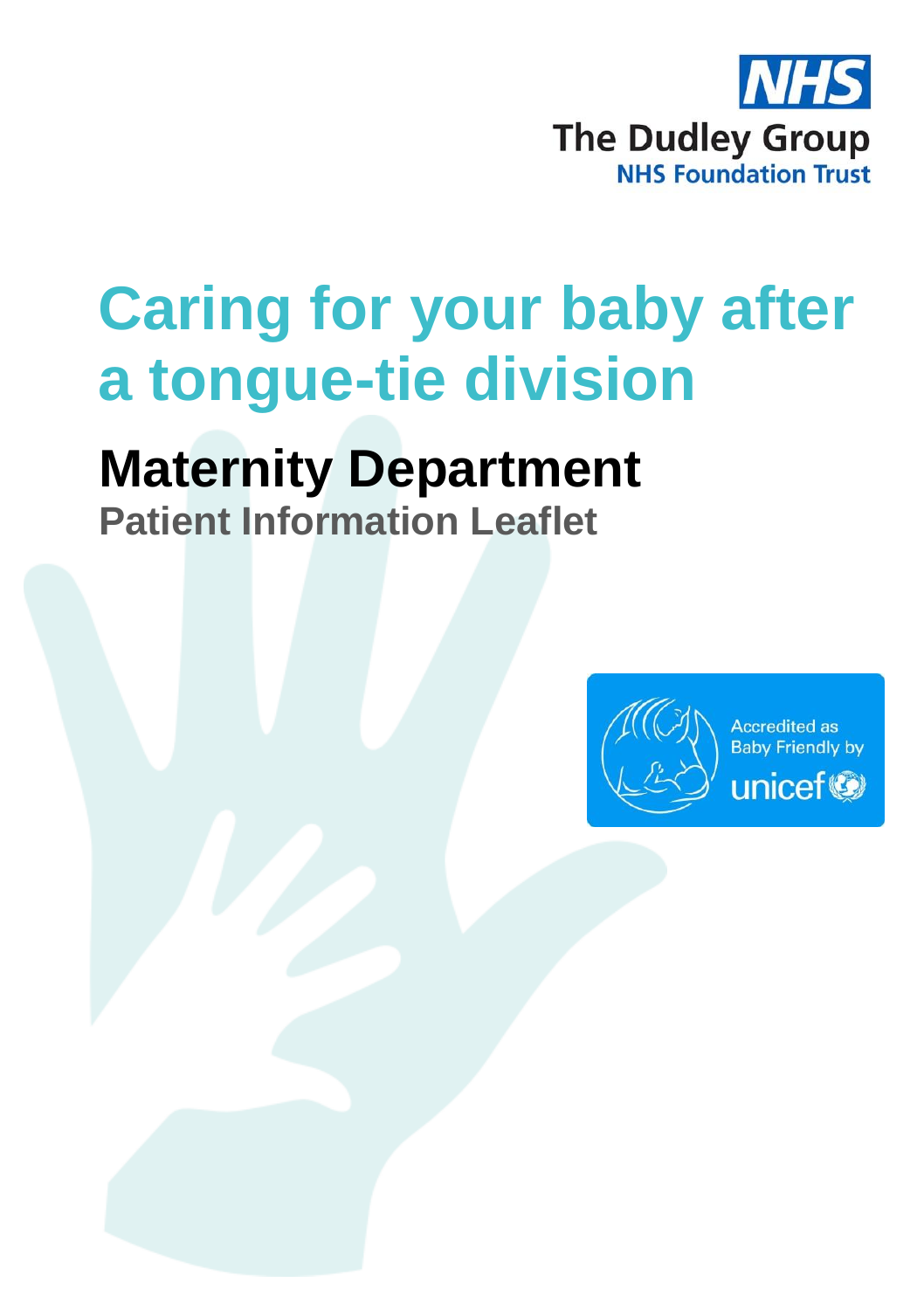## **Introduction**

This leaflet gives advice on the care of your baby after a tongue-tie division (frenulotomy).

### **What happens after a tongue-tie division has been performed?**

During the healing process, a white diamond-shape may form under your baby's tongue. This may be yellow if your baby is jaundiced. It gradually shrinks and will usually disappear one to two weeks after the procedure.

This picture shows normal wound healing after division:



## **What should I do once I get home?**

You should care for your baby as normal.

For the first 24 hours after the procedure, feed your baby at the first signs of them wanting a feed; do not leave them to cry. If your baby is crying, it is more likely that you may catch the wound area under the baby's tongue with the teat or your nipple, which can make the wound start to ooze some blood.

## **What if there is bleeding from the wound?**

Before you leave the clinic, the tongue-tie practitioner will ensure there is no bleeding from the wound. However, there is a possibility bleeding may start after you leave the clinic.

If this happens:

Calm and feed your baby as this helps to stop any bleeding.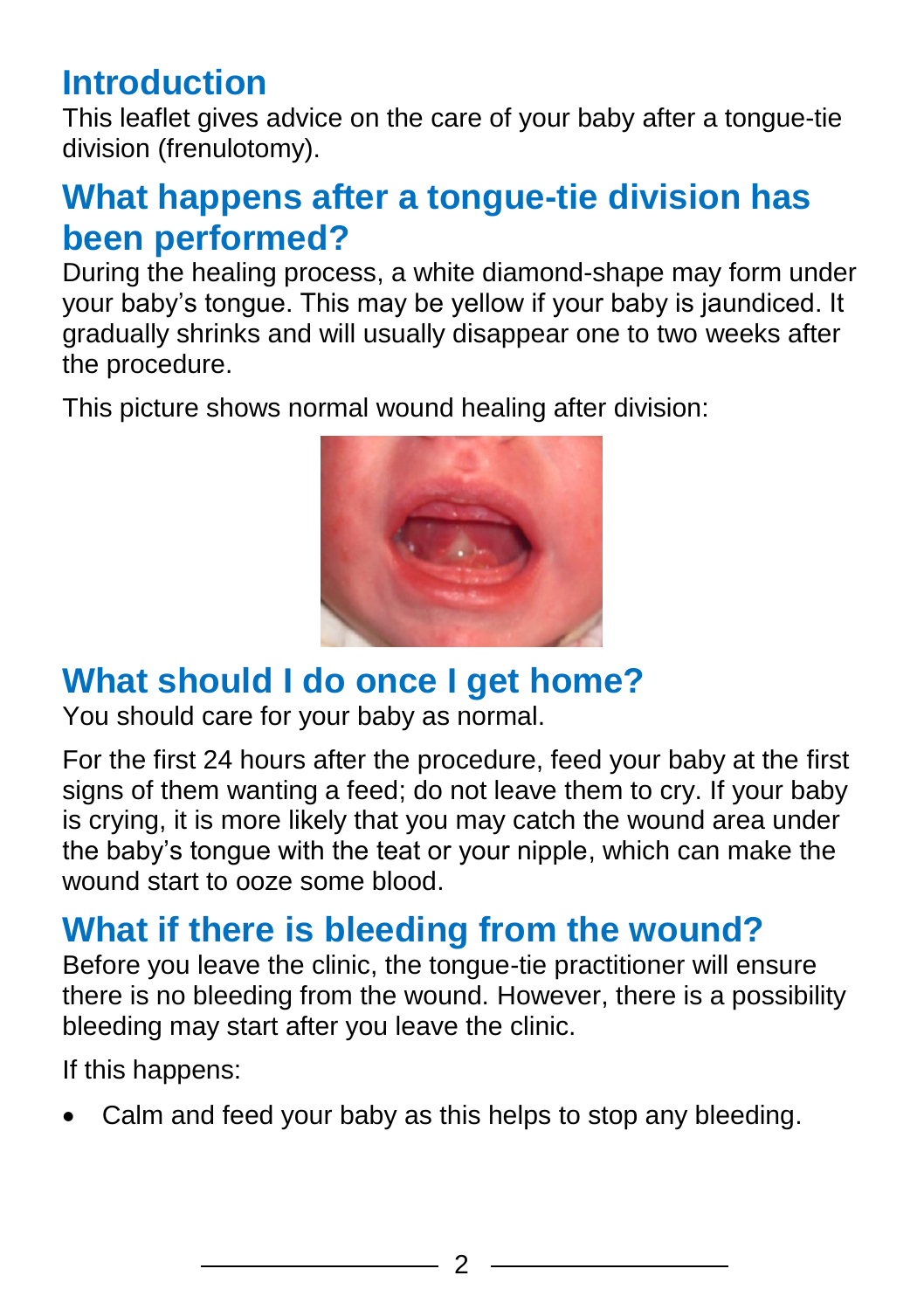If your baby will not feed or bleeding continues after a feed:

 apply continuous pressure for **five minutes** with a clean, dry cloth or gauze swab (**do not use cotton wool)** and the bleeding should stop.

If after five minutes the bleeding has not stopped, use a fresh, clean, dry cloth and apply continuous pressure to the wound again for another **five to ten minutes.** Make sure you are applying pressure to the wound. Hold the cloth at all times, and **do not leave it in your baby's mouth.** Ensure that your baby's chin is not pressed down towards your baby's chest, so that your baby is able to breathe at all times. Try and keep your baby warm and calm.

If after feeding or applying pressure the bleeding has not stopped, or if at any time you are concerned about your baby's wellbeing, we advise you to either:

 Contact a tongue-tie practitioner. To do this, call Russells Hall Hospital switchboard on 01384 456111 and ask them to bleep the tongue-tie practitioner on Bleep 5050. The service is available on clinic days from 8.30am to 4.30pm on Mondays, Wednesdays and Fridays.

or

 Go to your local Emergency Department (ED). Keep continuous pressure under your baby's tongue using a clean cloth until the bleeding has stopped or until you have arrived in the ED.

When you arrive at the ED, give staff the letter you have been given by your tongue-tie practitioner. This letter may have been put in your Red Book.

#### **What if my baby is unsettled?**

Babies may feel some pain after the procedure, and if your baby does cry more than normal, this usually settles within 24 hours. Some babies may need pain relief:

#### **For babies under eight weeks of age**

Paracetamol medicine is safe if it is prescribed by your GP.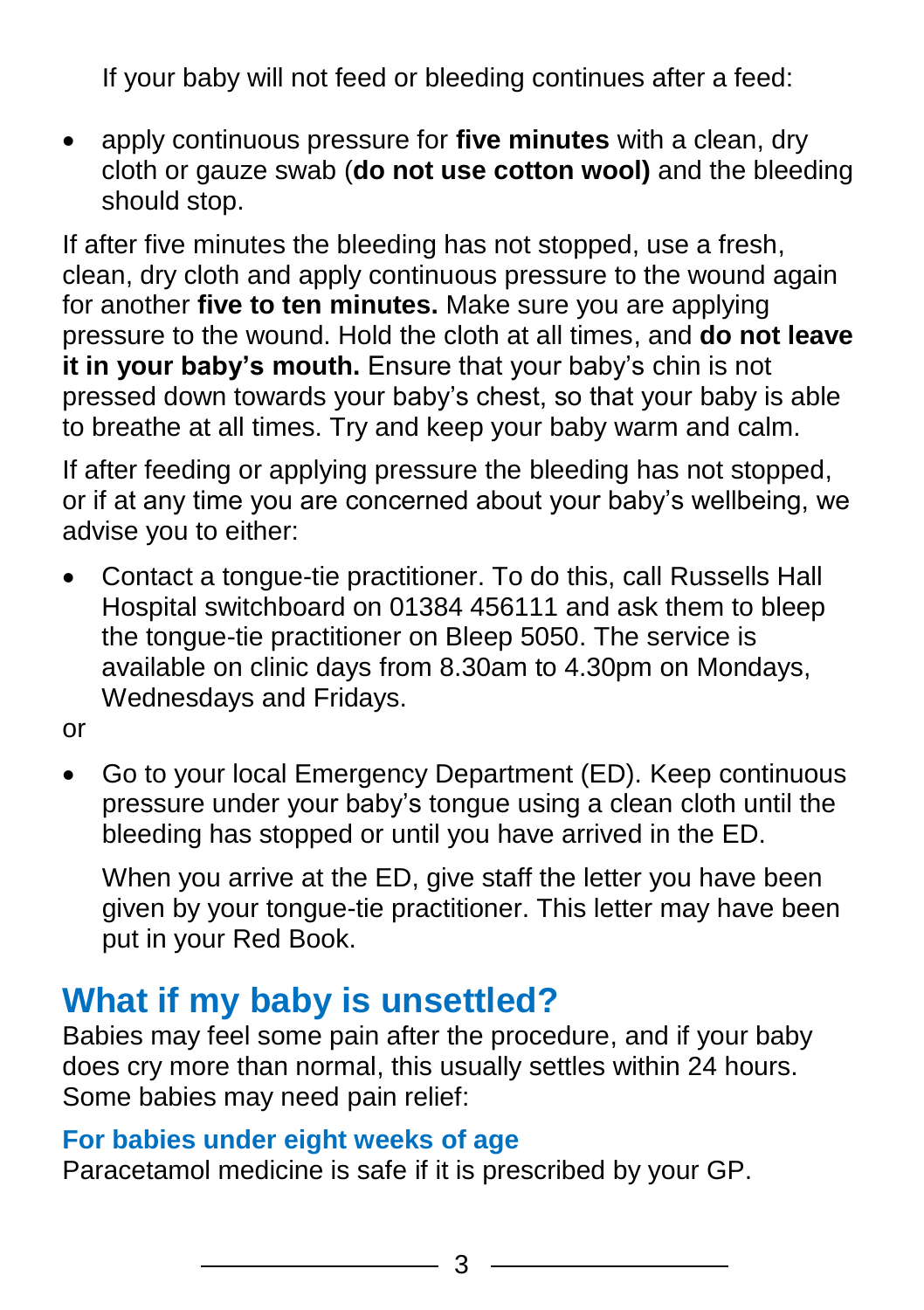#### **For babies over eight weeks**

Paracetamol (e.g. Calpol) can be given without a prescription (always read the label; do not exceed the recommended dose).

#### **Useful calming techniques:**

- Continue to feed your baby as much as he/she wants to
- Skin to skin contact, keep your baby close
- Baby massage
- Put your baby in a sling- rocking/ movement may help
- Bathe with your baby
- Consider dimming the lights and using soft music

## **What if my baby is reluctant to feed or there is a change in the way my baby feeds?**

Some babies may feed differently after the procedure as the tongue is able to move more freely. If your baby is unable to latch on and breastfeed, try giving some of your expressed breast milk from a plastic medicine spoon that has been sterilised to try and calm them. Then try to breastfeed your baby again.

If you are using formula milk to feed your baby and they are reluctant to take the teat, try giving some formula milk from a plastic medicine spoon that has been sterilised.

We strongly recommend that you access some feeding support following the division of your baby's tongue-tie. This may be from your community midwife, infant feeding specialist, health visitor, a local breastfeeding group or a breastfeeding helpline. This will help ensure that you and your baby are achieving a good latch following the division.

## **What follow up care will my baby receive?**

A week after your baby's tongue-tie division, a member of the Tongue-tie Team will ring you. Please try to be available for this call on the phone number you have given us. We will make three attempts to contact you. If you miss these calls and you would like to arrange another one, please email:

[tonguetie.assessment@nhs.net](file:///C:/Documents%20and%20Settings/lwil01/Local%20Settings/Temporary%20Internet%20Files/Content.Outlook/FGJWAP5K/tonguetie.assessment@nhs.net)

.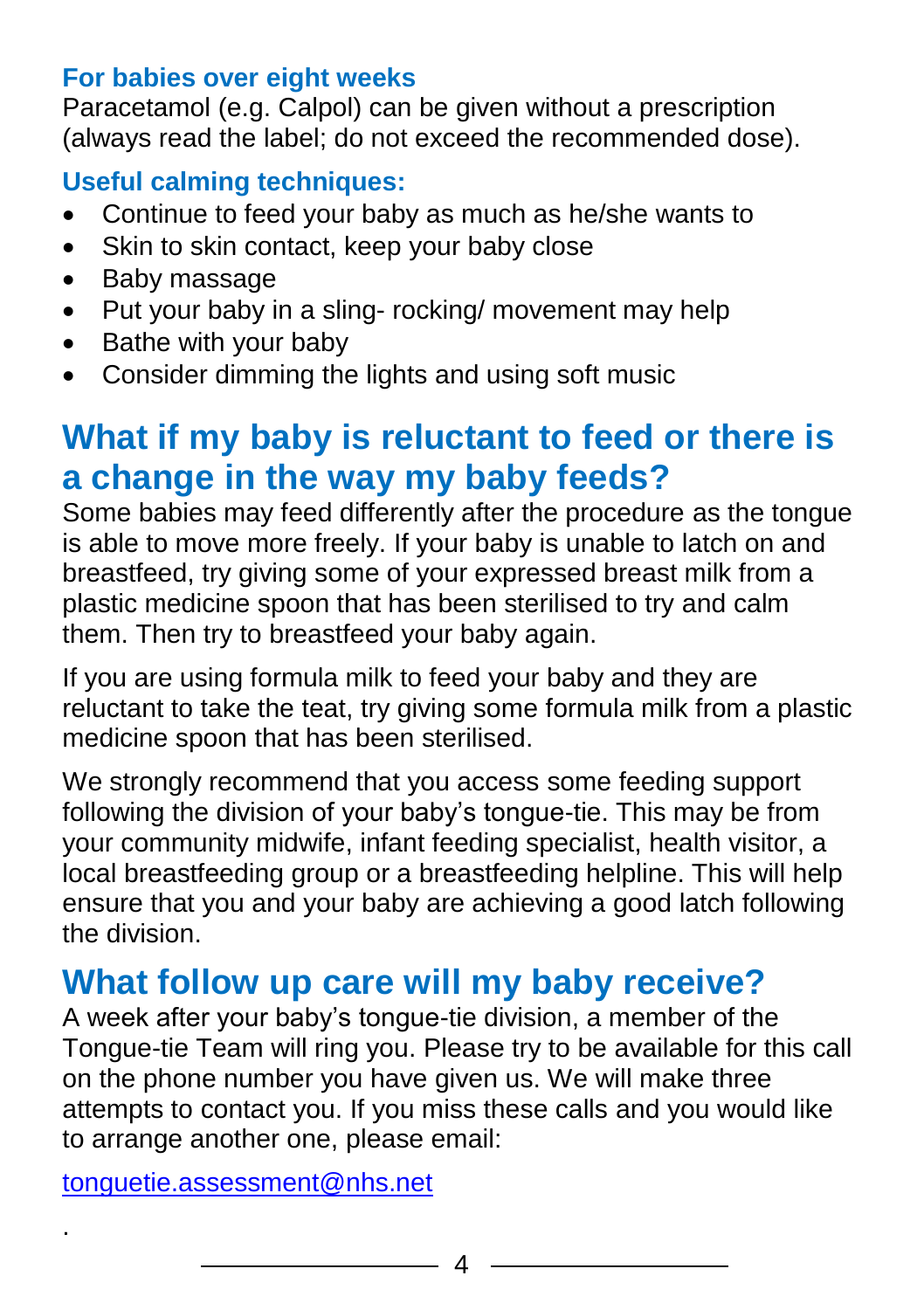Alternatively, you can call Russells Hall Hospital switchboard on 01384 456111 and ask them to bleep the tongue-tie practitioner on Bleep 5050. The service is available on clinic days from 08.30am to 4.30pm, Mondays, Wednesdays and Fridays.

## **How can I help to prevent the tongue-tie from reforming?**

It is rare for the tongue-tie to reform. Regular breastfeeding may help your baby's future tongue movement and reduce the risk of reformation. This will have been discussed with you at the clinic.

If your baby's feeding improves but then becomes a problem again, please contact the Tongue-tie Clinic on the email address below:

#### [tonguetie.assessment@nhs.net](mailto:tonguetie.assessment@nhs.net)

Email your baby's name, your contact number, the age of your baby and a brief description of the problem. You will receive an email response or telephone call within seven days of your email. If you need more urgent help, please contact your community midwife on the number listed at the back of this leaflet, health visitor, GP or your local hospital.

Alternatively, contact the tongue-tie practitioner by calling Russells Hall Hospital switchboard on 01384 456111 and asking them to bleep the tongue-tie practitioner on Bleep 5050. The service is available on clinic days from 8.30am to 4.30pm, Mondays, Wednesdays and Fridays.

## **Can I find out more?**

You can find out more from the following web links:

- Division of Ankyloglossia (Tongue-tie) for Breastfeeding NICE Guideline available at [www.nice.org.uk/IPG149publicinfo](http://www.nice.org.uk/IPG149publicinfo)
- Association of Tongue-tie Practitioners [www.tongue-tie.org.uk](http://www.tongue-tie.org.uk/)
- UNICEF<http://www.unicef.org.uk/BabyFriendly/> (search for tongue-tie)
- La Leche League GB<http://www.laleche.org.uk/>
- Breastfeeding Network <http://www.breastfeedingnetwork.org.uk/>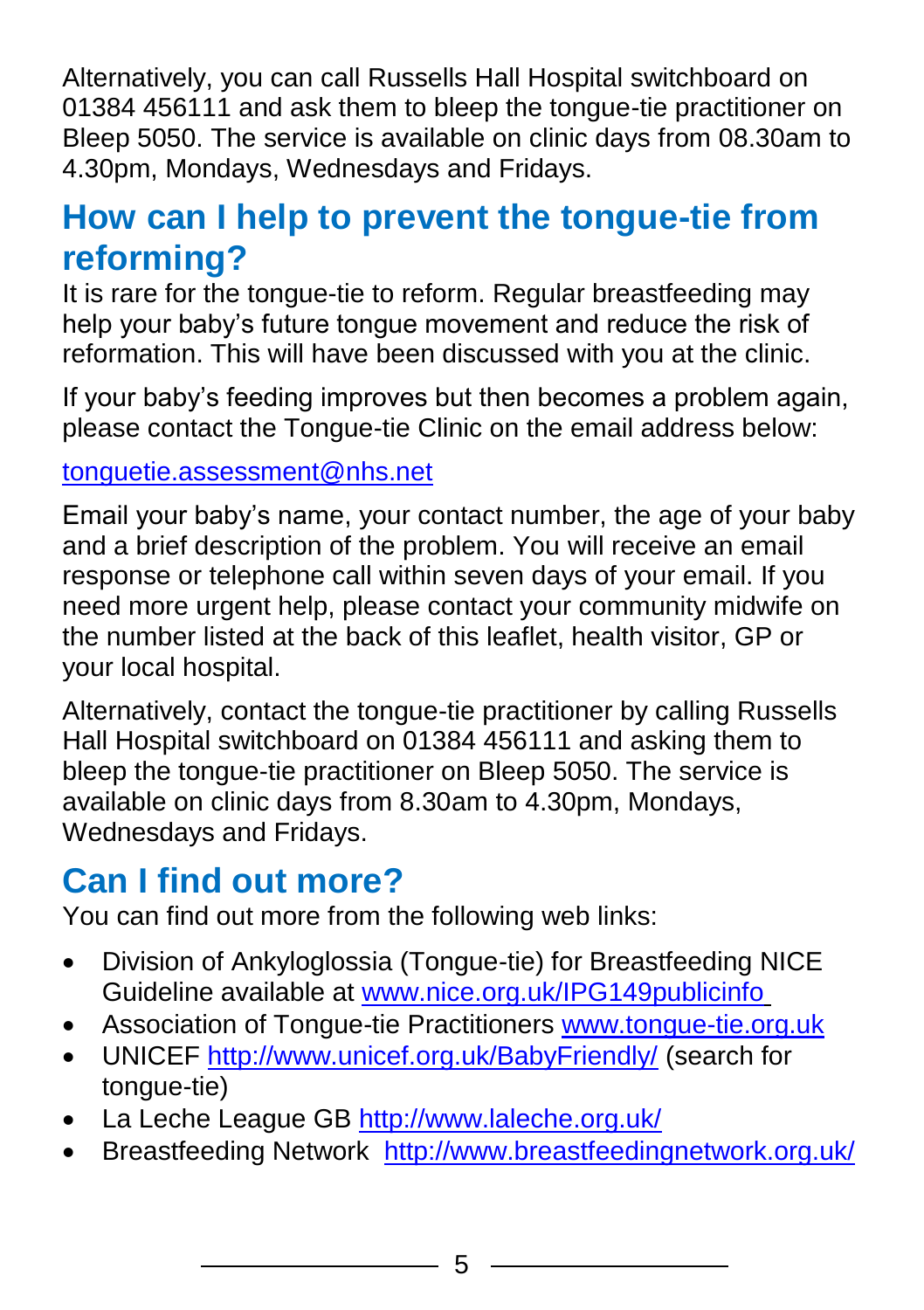NHS Choices [http://www.nhs.uk/Conditions/tongue](http://www.nhs.uk/Conditions/tongue-tie/Pages/Introduction.aspx)[tie/Pages/Introduction.aspx](http://www.nhs.uk/Conditions/tongue-tie/Pages/Introduction.aspx)

## **National feeding help and support**

National breastfeeding support contact numbers are as follows:

- National Breastfeeding Helpline (9.30am-9.30pm): 0300 100 0212
- La Leche League Breastfeeding Helpline: 0845 120 2918
- Association of Breastfeeding Mothers Helpline (9.30am-10.30pm): 0300 330 5453
- National Childbirth Trust helpline 0300 330 0700

## **Local help and support**

If you need help with breastfeeding, you can contact your local community midwife, health visitor, support network or a breastfeeding helpline.

For non-urgent enquiries after the tongue-tie separation procedure, please contact a tongue-tie practitioner on:

#### [tonguetie.assessment@nhs.net](mailto:tonguetie.assessment@nhs.net)

You will receive an email response or telephone call within seven days of your contact.

The numbers for community midwives and for local support are on the following page.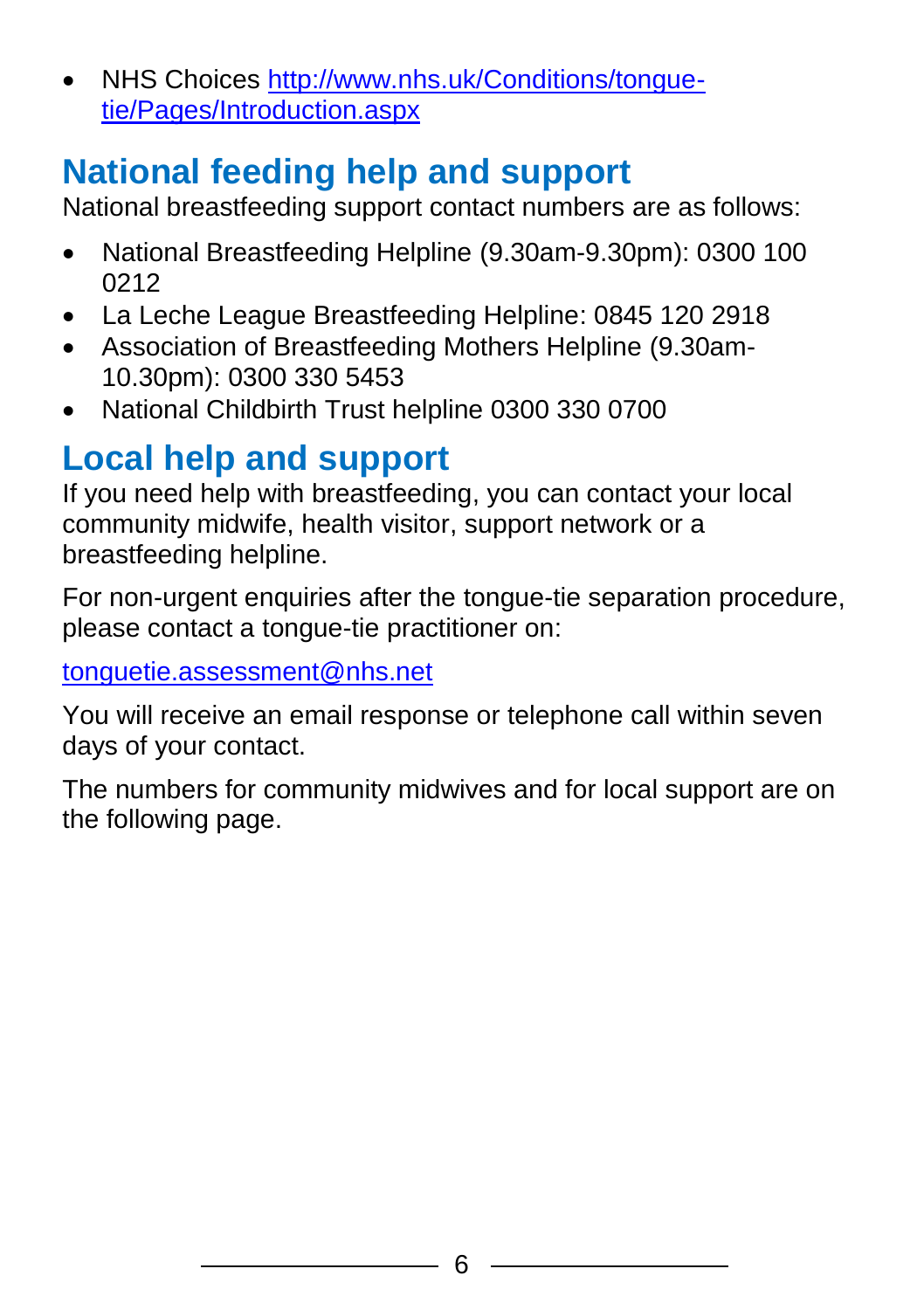| Contact numbers for community midwives and local support: |                                                                                                                                           |
|-----------------------------------------------------------|-------------------------------------------------------------------------------------------------------------------------------------------|
| <b>Dudley</b>                                             | 01384 244358 (9am to 5pm, Monday to Friday)                                                                                               |
|                                                           | 01384 456111 ask for an on-call midwife<br>(available 24 hours a day, seven days a week)                                                  |
|                                                           | Dudley Buddy Support Helpline: 01384 814545<br>(9.45am to 12.15pm, Monday to Friday)                                                      |
| <b>Sandwell</b>                                           | 0121 507 3774 (8.15am to 4.45pm, Monday to<br>Friday. Not available 1pm to 1.30pm)                                                        |
|                                                           | Breastfeeding helpline: 07505 775357 (9.30am<br>to 5pm, Monday to Friday)                                                                 |
| <b>Walsall</b>                                            | 01922 656248 (1pm to 4.30pm, Monday to<br>Friday)                                                                                         |
| Wolverhampton                                             | 01902 307999 ext. 5035 or ext. 4035 (24 hours<br>a day, seven days a week)                                                                |
|                                                           | <b>Wolverhampton Infant Feeding Team:</b><br>01902 307999 ext. 8389 (please note that this<br>line is manned at different times each day) |
| <b>Birmingham</b><br><b>Women's Hospital</b>              | 0121 472 1377 (24 hours a day, seven days a<br>week)                                                                                      |
| <b>Worcester</b>                                          | 01905 760582 (9am to 5pm, Monday to Friday)                                                                                               |
|                                                           | 01905 760570 (24 hours a day, seven days a<br>week)                                                                                       |